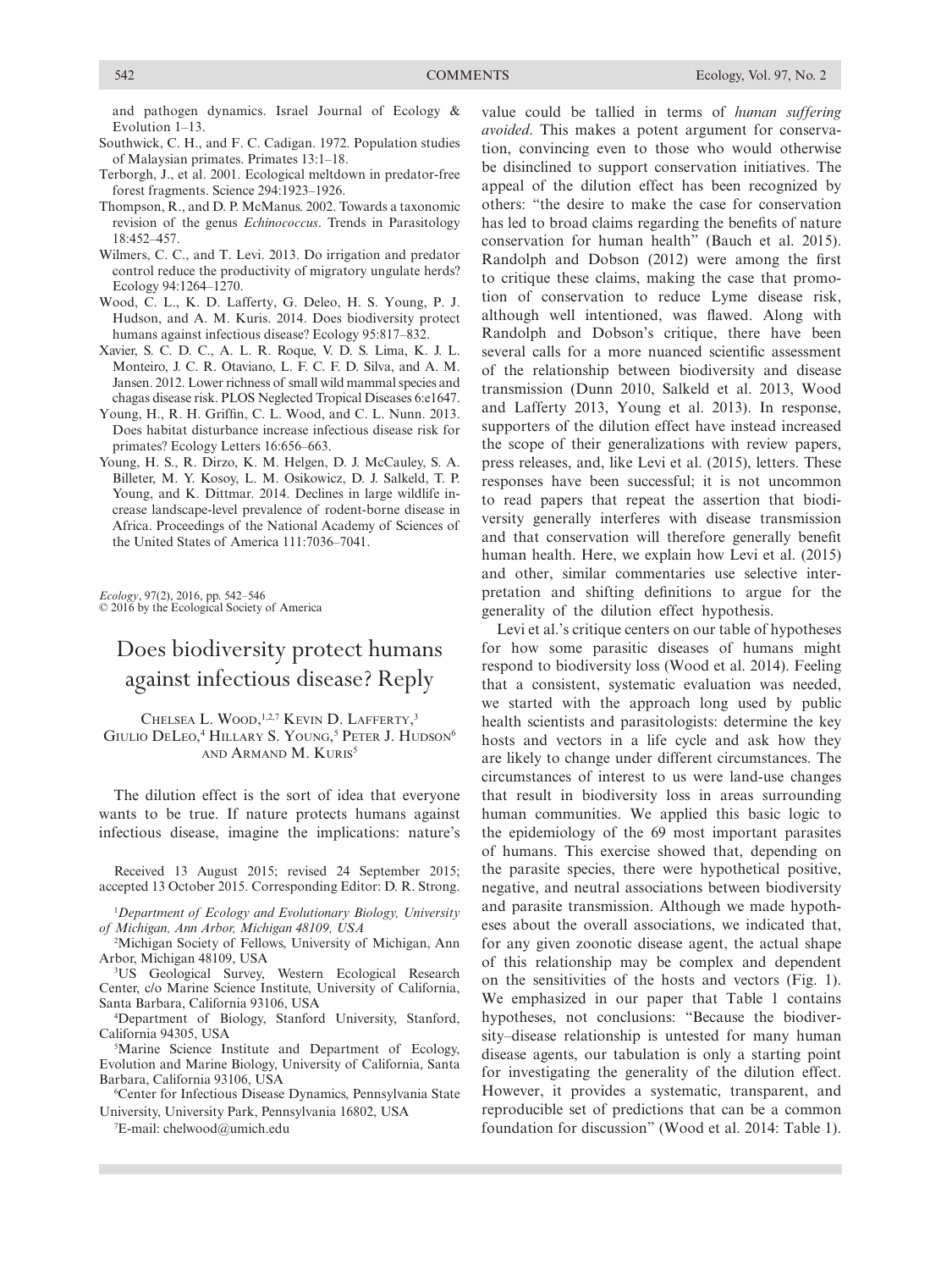

FIG. 1. Theoretical models for the effect of biodiversity loss/land-use type on disease risk. On average, there should be zero disease risk from zoonotic diseases where host species diversity = 0 (the "parking lot ecosystem"). Possible relationships include (a) dilution effect, (b) amplification effect, (c) amplification effect that saturates at high levels of biodiversity, and (d) amplification effect that shifts to dilution at high levels of biodiversity (suggested for Lyme disease; Wood and Lafferty 2013). The dashed box indicates how a selective frame of reference (i.e., choosing the right scenario and the right part of the relationship) can be used to assert a dilution effect when it exists (red line), or even when disease risk exhibits a net increase across levels of biodiversity loss/ land-use type (blue line). Were such curves to be empirically estimated for disease agents in "real life," they would probably not be so neat; some parasites may have hosts that are negatively impacted by one land-use type but not another, making these lines irregular. This model assumes that host biodiversity and land- use type are linearly related (see *x* - axis labels), but this assumption is likely to be violated.

We presented the assumptions we used to develop Table 1 and invited critique, knowing that others might generate different hypotheses for some parasite species.

Accepting that invitation, Levi et al. point out possible exceptions to some of our predictions. Their critiques can be summed up as follows. In some cases, for host groups that we assumed would be negatively impacted by human actions (e.g., primates, carnivores), there can be exceptions where a subset of host species respond positively to land-use change. We agree that it is the response of individual host species, not biodiversity per se, that matters. For instance, while some rodent species decrease in abundance around human settlements, other rodent species increase (Young et al. 2015). In other cases, Levi et al. conflate our focus on biodiversity adjacent to human settlements (where we assume biodiversity conservation is most relevant) with transmission that occurs within human settlements. For cryptosporidiosis, giardiasis, food-borne trematodiases, and echinococcosis, most human cases arise from infectious stages passed by other humans or domestic animals, processes that are not relevant to wild biodiversity, but which Levi et al. associate with low biodiversity. In these cases, increasing biodiversity (e.g., increasing the number of wild vertebrate species surrounding human settlements) will have no dampening effect on transmission and, if anything, will contribute to an increase in transmission risk if the added species can also serve as hosts for these parasites. Although reducing human and domestic animal density may well reduce disease risk, human population control is beyond the purview of conservation biologists, making this critique irrelevant to our paper.

 Levi et al. only take exception to the parts of our table that do not support the dilution effect. This selectivity is so comprehensive that they cannot find a single parasite that might decline with biodiversity loss. They support this narrow view by citing other selective studies, like Civitello et al. (2015), whose meta-analysis demonstrates that there are many reports of the dilution effect, but makes no attempt to account for publication bias against null results (the "file drawer problem") or against findings of amplification, a bias that could arise if ecologists choose to pursue lines of research likely to yield evidence for the value of biodiversity. To compound this selectivity, Levi et al. ignore or minimize studies that contradict their view (e.g., Salkeld et al. 2013, Valle and Clark 2013, Young et al. 2013). For example, new evidence suggests that contact with forest increases risk for the world's most important parasitic disease: malaria. Malaria transmission in the Brazilian Amazon is high in protected areas that allow people access to forest, but low around protected areas where people are prevented from entering (Bauch et al. 2015). Ignoring this study and the many others like it makes it impossible for Levi et al. to provide a balanced characterization of the relationship between biodiversity and disease.

Levi et al.'s *Comment* is based on shifting definitions. By this we mean defining a host species as "weedy" when it increases disease transmission, and then redefining that host as an integral component of

h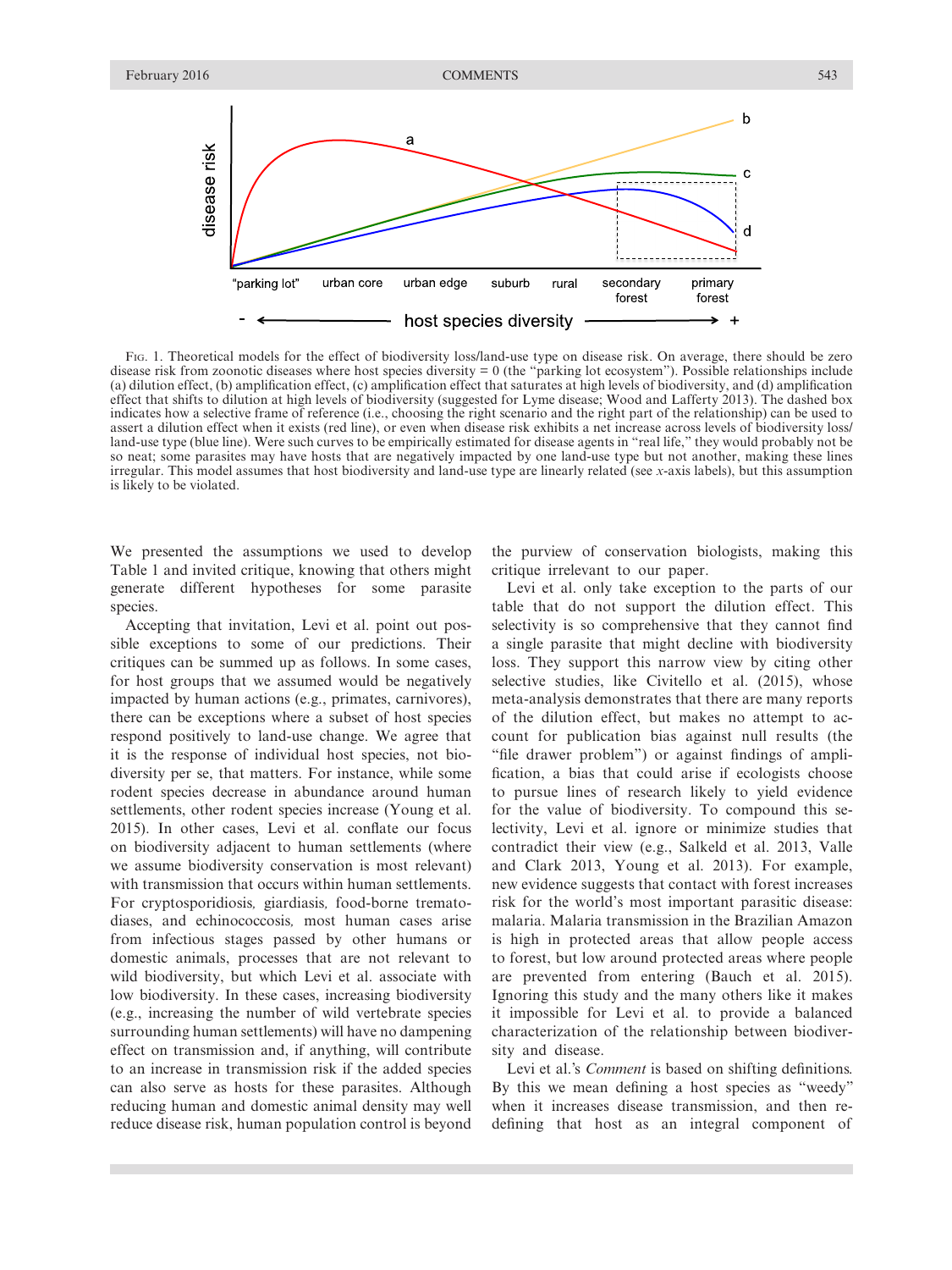

FIG. 2. Relationships between biodiversity and disease for three different metrics of diversity and three different metrics of disease, where each metric is a vector of 10 randomly selected numbers. Lines of best fi t are indicated for combinations where the relationship between diversity and disease was significant ( $R<sup>2</sup> = 0.69$ ,  $t<sub>1</sub> = -3.92$ ,  $P = 0058$  for disease measure 1 ~ diversity measure 1;  $R^2 = 0.54$ ,  $t<sub>z</sub> = -2.86$ ,  $P = 0.0244$  for disease measure 2 ~ diversity measure 2). This simple exercise illustrates that, when the most-appropriate metrics for diversity and disease are not defined a priori, significant results can be obtained by selective choice of metrics. Although two of the regressions here show the dilution effect, the amplification effect is an equally likely outcome.

biodiversity in cases where it impairs disease transmission. As an example, take the way in which Levi et al. define and redefine the role of raccoons in disease transmission. Wood et al. (2014) had argued that carnivores, like bears, that are hosts for salmonpoisoning disease would decline with increasing human disturbance. Levi et al. contend that forest fragmentation would increase the abundance of raccoons, which also host the parasite. We agree that whether raccoons outweigh other carnivores in their importance as reservoir hosts is an open question. What makes this an example of shifting definitions is that raccoons have also been claimed to dilute Lyme disease

transmission (e.g., Schmidt and Ostfeld 2001, LoGiudice et al. 2003). To Levi et al., whether raccoons are beneficiaries or victims of human impacts seems to depend on which option best supports the dilution hypothesis. The same strategy is used when Levi et al. consider the outcomes of forest fragmentation, which they argue may lead to:

- 1). "Smaller-bodied hosts, and hosts at lower trophic levels, most famously rodents" becoming "hyperabundant."
- 2) . "Mesopredator release" (and thus, we presume, declines in rodent abundance).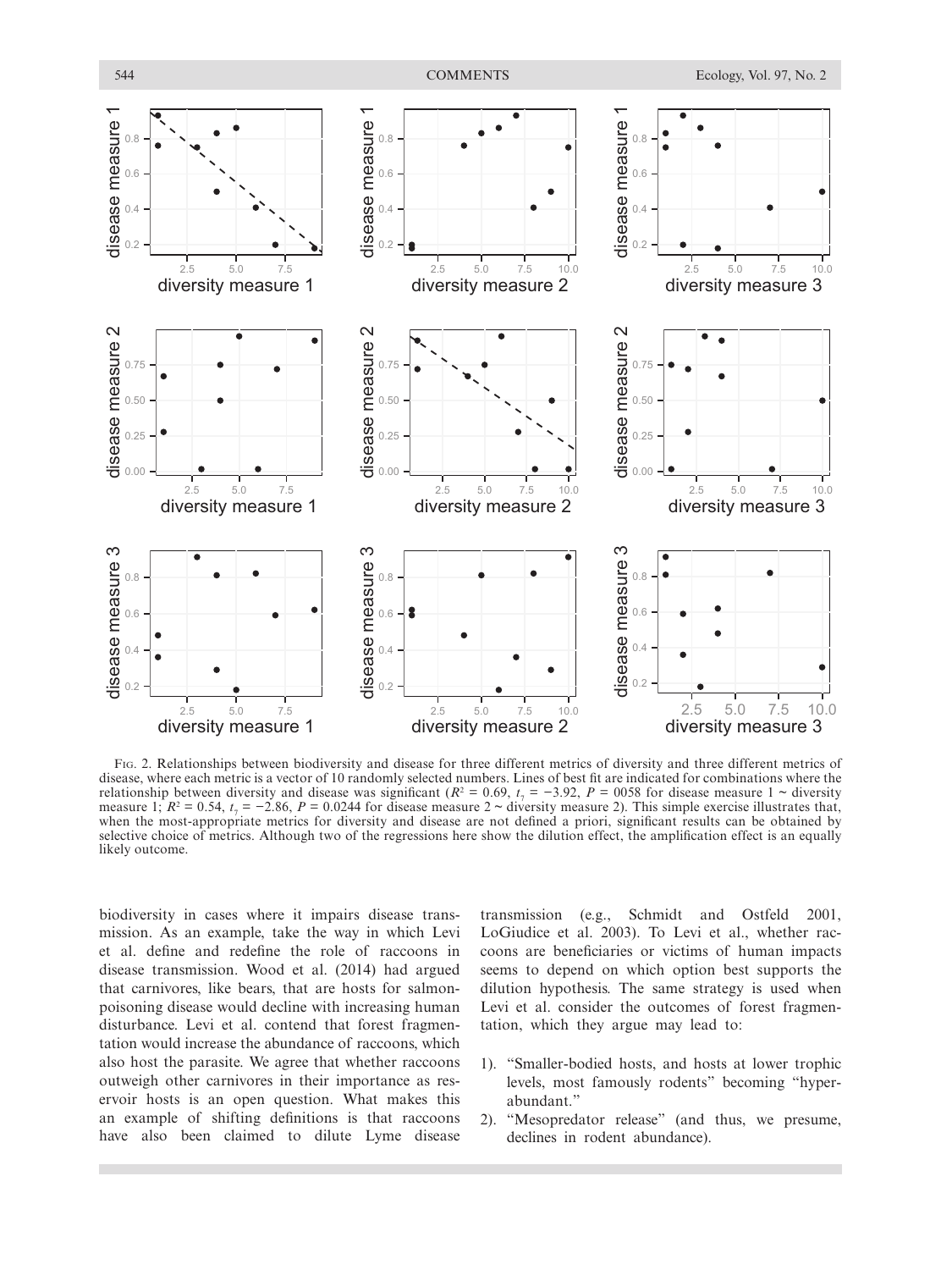- 3) . Declines in large-bodied ungulates, which might facilitate "surges in the abundance of small-bodied rodents" via release of competition between these two herbivore groups.
- 4) . Top predator decline, which in turn leads to increases in "large-bodied ungulates, which can become hyper-abundant in the absence in predation" (and which, as the authors themselves have demonstrated, would likely lead to decreases in smaller bodied animals, including rodents).

 We agree that such changes in community composition can follow forest fragmentation (and other types of disturbance) and that these changes might affect disease transmission. However, this list includes *multiple opposing predictions.* For instance, increases in mesopredators would probably increase diseases carried by mesopredators, but reduce diseases carried by their prey (some rodents). Decreases in large predators will presumably increase disease carried by ungulates, but decrease diseases carried by rodents, which compete with ungulates. Only by conveniently defining "disease" as "rodent-borne disease" in systems where rodents increase, and "mesopredator-borne disease" in systems where mesopredators increase, can Levi et al. make a case for the generality of the dilution effect.

 A general prediction about biodiversity is a blunt instrument for understanding the ecology of infectious disease. It is far more relevant to consider the ecologies of important hosts and vectors than it is to construct general theory about diffuse concepts such as biodiversity. This is because there are many ways to measure biodiversity, allowing one to shift its meaning to fit a pre- conceived relationship with disease. As an example, consider Fig. 2, in which we plot three different metrics of "biodiversity" against three different metrics of "disease," where each metric is a vector of 10 randomly selected numbers. This simple exercise demonstrates that, with enough measures of diversity (e.g., species richness, forest fragmentation, proportion of focal hosts in the community) and enough measures of disease (e.g., prevalence or density of infected hosts or vectors for any of a variety of disease agents across any of a variety of host and vector species), a significant relationship will arise in some combinations just from random chance. If one still wants to relate diversity to disease, it is essential to start with consistent, operational, and theory- based metrics for both diversity and disease before beginning a study and before data analysis begins, instead of using shifting definitions to ensure a desired result.

 Others have intuited that, for proponents of the dilution effect, use of selective interpretation and shifting definitions stems from a desire to promote biodiversity conservation (Randolph and Dobson 2012, Bauch et al.

2015). We've now seen a bias favoring the dilution hypothesis creep into every step of the scientific process, from the choice of research topics, to the interpretation of data, selection of data for publication, peer review, and promotion of results. The dilution effect is an appealing idea, and several of us have published data supporting it for particular contexts, but because human health and conservation are important challenges, the dilution effect deserves scrutiny, not protection.

 Grand theories about the benefits of biodiversity may promote conservation, but human health doesn't have to be a mere pretense for protecting nature. There are certain contexts in which conservation action has predictable negative effects on particular disease groups. Several of us have published data showing how some types of conservation can reduce disease, including recent work in Africa that links ecological restoration to reductions in human schistosomiasis (Sokolow et al. 2015). Our goal as disease ecologists is to identify the circumstances in which conservation works as a disease control option. Over-generalizations impede this goal.

## LITERATURE CITED

- Bauch, S. C., A. M. Birkenbach, S. K. Pattanayak, and E. O. Sills. 2015. Public health impacts of ecosystem change in the Brazilian Amazon. Proceedings of the National Academy of Sciences of the United States of America 112:7414-7419.
- Civitello, D. J., et al. 2015. Biodiversity inhibits parasites: broad evidence for the dilution effect. Proceedings of the National Academy of Sciences of the United States of America 112:8667-8671.
- Dunn, R. R. 2010. Global mapping of ecosystem disservices: the unspoken reality that nature sometimes kills us . Biotropica  $42.555 - 557$
- LoGiudice, K., R. S. Ostfeld, K. A. Schmidt, and F. Keesing. 2003 . The ecology of infectious disease: effects of host diversity and community composition on Lyme disease risk. Proceedings of the National Academy of Sciences of the United States of America 100:567-571.
- Randolph, S., and A. Dobson. 2012. Pangloss revisited: a critique of the dilution effect and the biodiversity- buffers- disease paradigm. Parasitology 139:847-863.
- Salkeld, D. J., K. Padgett, and J. Jones. 2013. A meta-analysis suggesting that the relationship between biodiversity and risk of zoonotic pathogen transmission is idiosyncratic . Ecology Letters 16:679-686.
- Schmidt, K. A., and R. S. Ostfeld. 2001. Biodiversity and the dilution effect in disease ecology. Ecology 82:609-619.
- Sokolow, S. H., et al. 2015. Reduced transmission of human schistosomiasis after restoration of a native river prawn that preys on the snail intermediate host. Proceedings of the National Academy of Sciences of the United States of America 112:9650-9655.
- Valle, D., and J. Clark. 2013. Conservation efforts may increase malaria burden in the Brazilian Amazon . PLoS ONE  $8. e57519$